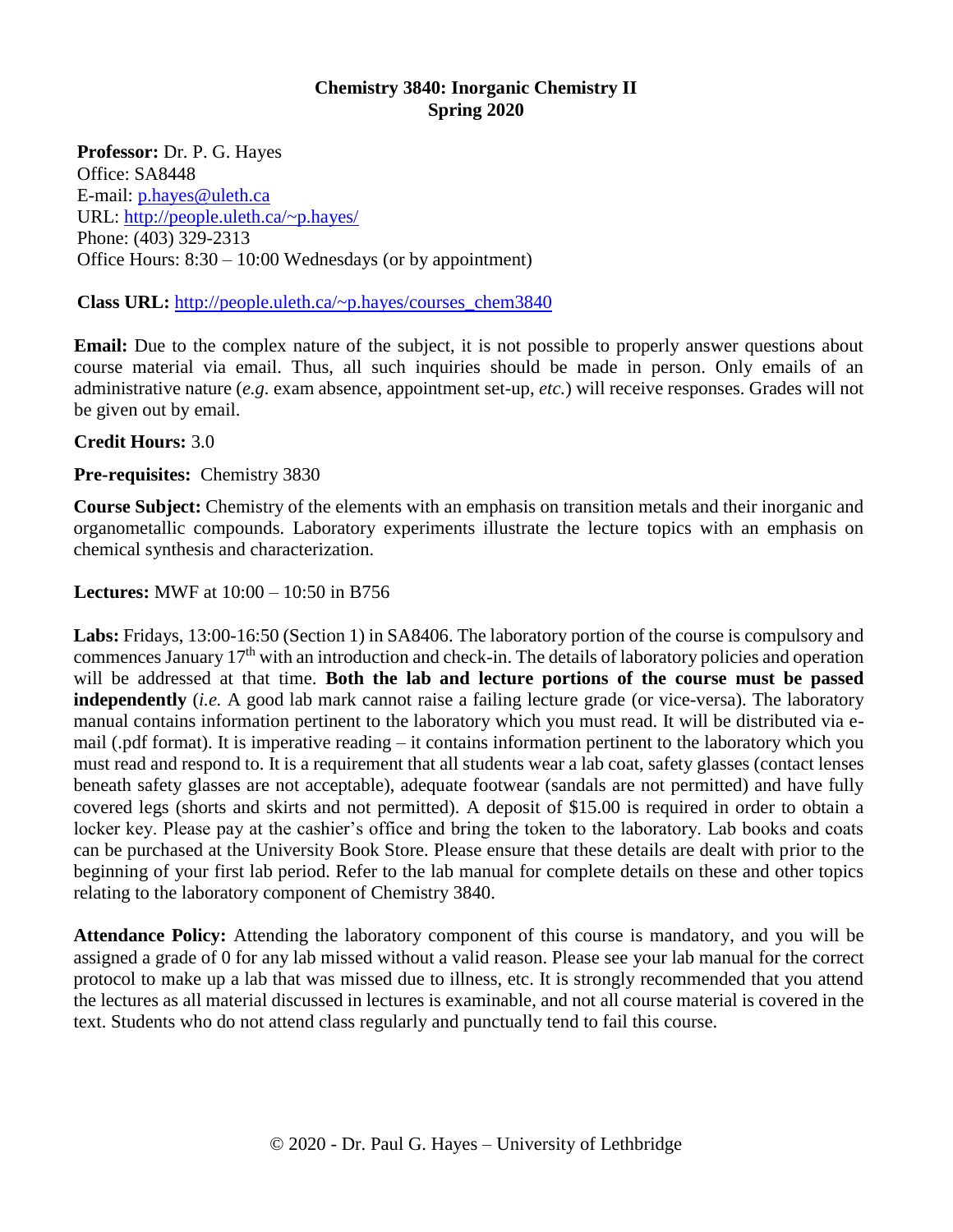Chemistry 3840 (Spring 2020)

**Special Needs Students:** Please contact the Disabilities Resource Office to arrange for accommodations. Also, feel free to inform your instructor of your special needs in order for you to have a productive learning experience.

| <b>Exams:</b> Midterms: | Friday, February $7th$ (in class) |
|-------------------------|-----------------------------------|
|                         | Friday, March $13th$ (in class)   |
| Final:                  | <b>TBA</b>                        |

Note: Failure to attend an exam without a valid reason (*e.g.* illness) will earn a grade of zero. Proof of illness requires presentation of a signed medical certificate. Notify Professor Hayes **as soon as possible** if you are going to miss an exam. *If any course component is missed for a valid reason, that portion of the course grade will be shifted to the final examination.*

**IMPORTANT NOTE:** Exams will cover all course material including demonstrations, practice problems, assignments, laboratory experiments and assigned readings up to the end of the preceding lecture, unless otherwise stated. They are **cumulative**, covering all material presented in lecture, assignments, *etc.* throughout the semester. Assignments and suggested problems are intended as partial preparation for exams. Failure to put forth effort is perilous.

| <b>Assignments:</b> | #1 | To be assigned: Friday, January $24th$            | Due: Friday, January $31st$         |
|---------------------|----|---------------------------------------------------|-------------------------------------|
|                     |    | To be assigned: Friday, February 28 <sup>th</sup> | Due: Friday, March 6 <sup>th</sup>  |
|                     |    | To be assigned: Friday, March 20 <sup>th</sup>    | Due: Friday, March 27 <sup>th</sup> |

Note: All assignments are due at the beginning of class. Late assignments will not be accepted (a grade of 0 will be given).

# **Recommended Textbook:**

 M. Weller, T. Overton, J. Rourke, F. Armstrong, *Inorganic Chemistry*, Oxford, 2018. ISBN: 978-0- 19-252295-5.

\*Previous editions ( $5<sup>th</sup>$  and  $6<sup>th</sup>$  editions are recommended) of the textbook (formerly known as Shriver & Atkins' Inorganic Chemistry) may be used, but may lead to inconvenience due to material rearrangement.

# **Additional Useful References:**

- A. F. Hollemann, E. Wiberg, *Inorganic Chemistry*, Academic Press, San Diego, 2001. ISBN: 0123526515, [QD 151.3 W5313 2001].
- G. L. Miessler, D. A. Tarr, *Inorganic Chemistry*, *3 rd Ed.*, Prentice Hall, Upper Saddle River, NJ, 2004. ISBN: 0130354716, [QD 151.3 M54 2004].
- J. E. Huheey, E. A. Keiter, R. L. Keiter, *Inorganic Chemistry: Principles of Structure and Reactivity*, *4 th Ed.*, HarperCollins, New York, 1993. ISBN: 006042995X, [QD 151.2 H84 1984].
- F. A. Cotton, G. Wilkinson, P. L. Gauss, *Basic Inorganic Chemistry*, *3 rd Ed.*, Wiley, New York, 1995. ISBN: 0471505323, [QD 151.2 C691 1995].
- F. A. Cotton, G. Wilkinson, C. A. Murillo, M. Bochmann, *Advanced Inorganic Chemistry*, *6 th Ed.*, Wiley, New York, 1999. ISBN: 0471199575, [QD 151.2 H84 1984].
- C. E. Housecroft, A. G. Sharpe, *Inorganic Chemistry*,  $2^{nd} Ed$ ., Pearson Education, Harlow, 2004. ISBN: 0130399132, [QD 151.2 H68 2005].
- N. N. Greenwood, A. Earnshaw, *Chemistry of the Elements, 2nd Ed.*, Butterworth-Heinemann, Burlington, 2002. ISBN: 0750633654, [QD 466 G74 1997].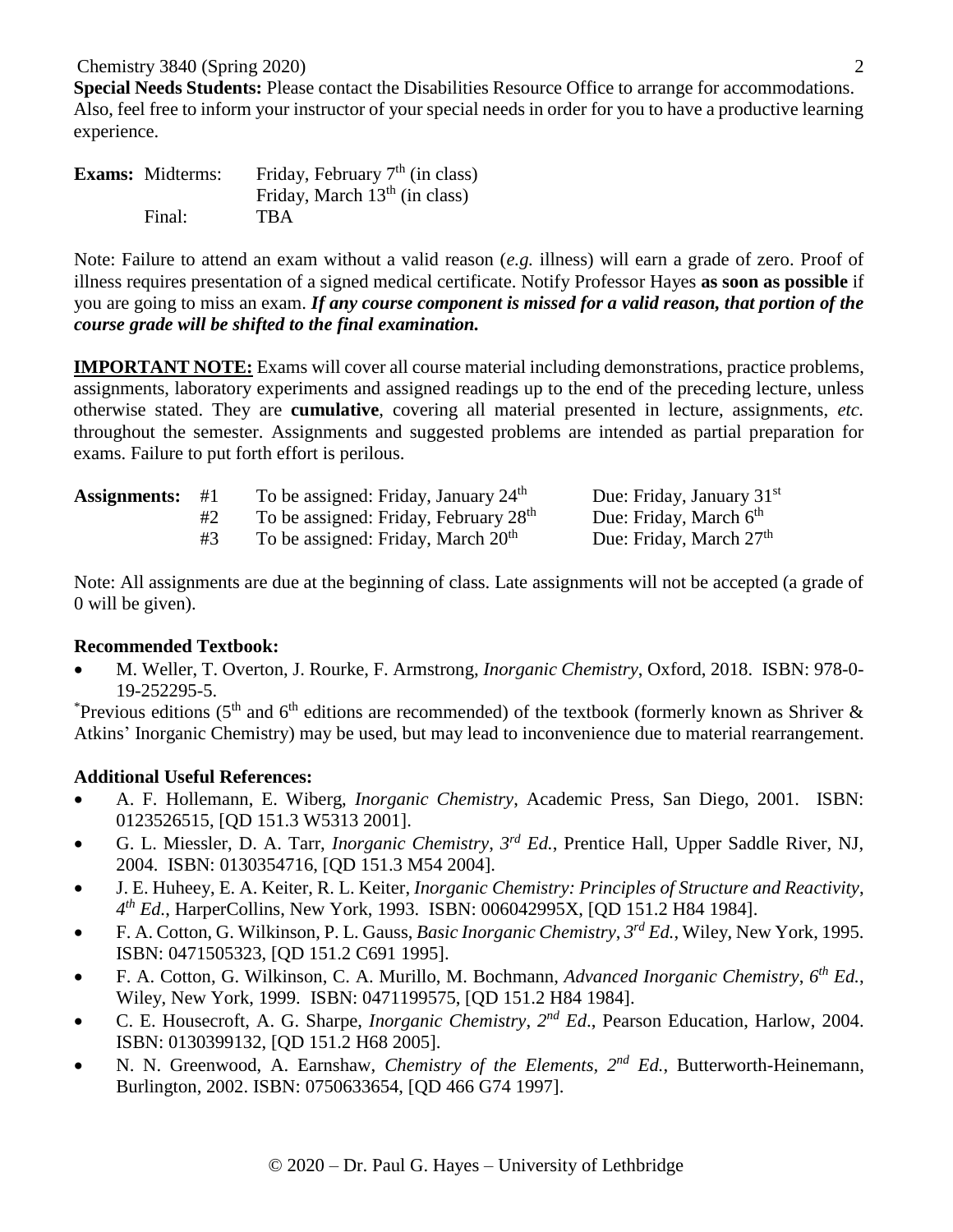#### Chemistry 3840 (Spring 2020) **Additional Useful Materials:**

 It is highly recommended that students obtain a molecular model kit. These kits are permitted for all assignments and exams. Model kits can be purchased from the Chemistry and Biochemistry Undergraduate Society (Contact Dr. Patenaude in E782 – \$30.00). In addition, the University Book Store sells a more expensive, alternate model kit (~\$80.00).

#### **Evaluation Mechanisms:**

- Laboratory (25%). Note: *All experiments must be performed (and submitted before the end of the course) in order to pass the laboratory component, and hence, the entire course*. A grade of 50% constitutes a pass in the laboratory component.
- $\bullet$  Assignments (10%)
- 2 Midterms (25%; First Midterm: 10%, Second Midterm: 15%)
- $\bullet$  1 Final exam (40%)

## **Conversion of Overall Percentage Grade to Letter Grade**

The normal overall percentage grade to letter grade conversion will take place according to the following table:

| $A+$              | $91.00\% - 100\%$   |
|-------------------|---------------------|
| A                 | $85.00\% - 90.99\%$ |
| $A-$              | $80.00\% - 84.99\%$ |
| $B+$              | $76.67\% - 79.99\%$ |
| B                 | $73.34\% - 76.66\%$ |
| $B-$              | $70.00\% - 73.33\%$ |
| $C_{\pm}$         | $66.67\% - 69.99\%$ |
| $\mathcal{C}$     | $63.34\% - 66.66\%$ |
| $C-$              | $60.00\% - 63.33\%$ |
| $D+$              | $57.00\% - 59.99\%$ |
| D                 | $50.00\% - 56.99\%$ |
| $F 0\% - 49.99\%$ |                     |

However, it should be noted that Prof. Hayes reserves the right to adjust the conversion table when there are multiple students who have overall percentage grades close to one another (*i.e.* when overall percentage grades for students are within 0.33% of each other) and those grades span the intended percentage to letter grade cut-off.

For example, if the following overall percentage grades were obtained:

| 80.97% | 78.62% |
|--------|--------|
| 80.25% | 78.45% |
| 80.13% | 78.11% |
| 79.89% |        |
| 79.75% |        |

the overall percentage to letter grade conversion for the bottom end of A– might be lowered from 80.00% to 79.75%.

© 2020 – Dr. Paul G. Hayes – University of Lethbridge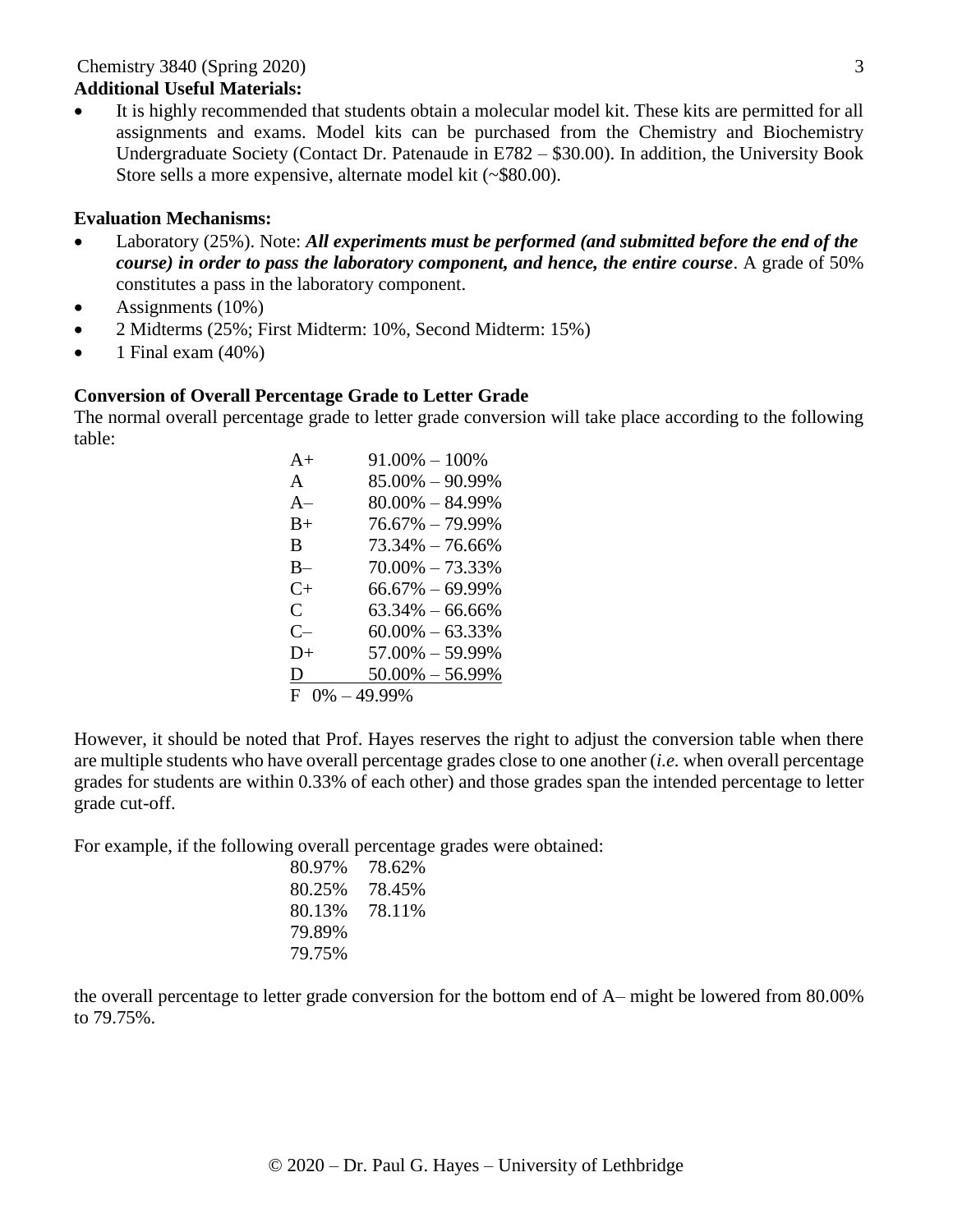Similarly, if the following overall percentage grades were obtained:

| 71.59% | 70.32% |
|--------|--------|
| 71.28% | 70.19% |
| 71.00% | 70.01% |
|        | 69.73% |
|        | 69.55% |
|        | 69.42% |
|        | 69.16% |
|        | 68.91% |
|        | 68.65% |

the overall percentage to letter grade conversion for the bottom end of B– might be raised to 71.00%.

The purpose of maintaining such flexibility in overall percentage grade to letter grade conversion is to provide the professor with an ability to accommodate for "natural breaks" in overall percentage grade distributions that correspond to a meaningful difference in course performance. In the event that the actual overall percentage grade to letter grade conversion deviates from the provided table, that deviation will be limited to a maximum of  $+/- 3.00\%$ .

#### **Plagiarism & Cheating:**

**If caught cheating on any component of Chemistry 3840 you be assigned a grade of F for the course. A letter describing the offense will be placed in your student file. Two such letters is grounds for expulsion from the university.** 

**STUDENTS WHO CHEAT, CHEAT THEIR FELLOW STUDENTS BY DEVALUING THEIR HARD WORK, EARNED GRADES AND DEGREE**. If you see someone cheating during an exam, inform the proctor in the following way: 1) Write a message on your exam paper indicating what is happening and where. 2) Raise your hand and the proctor will come over -- point out your note. The proctor will take it from there. It is often pointless to report cheating after the event.

What is plagiarism? Plagiarism is defined as the taking of someone's thoughts, writings or inventions and using them as one's own.

When writing a paper **or lab report** on a given topic, you must read up on the topic, get the necessary information and then present it IN YOUR OWN WORDS. If you use a sequence of text verbatim (*i.e.* exactly) from someone else's work, THAT IS A QUOTE and must be cited (to give proper credit to the author). If you use an idea or data from someone else's work, then that work must be cited specifically as a reference, and/or in your paper's bibliography. Beware of information that is found on the web -- it is rarely primary source information and is generally not acceptable (*e.g.* Wikipedia!)

# **IF, IN THE COURSE OF WRITING A REPORT, YOU EXECUTE A CUT AND PASTE FROM A WEBSITE OR OTHER SOURCE (without a citation) YOU HAVE COMMITTED PLAGIARISM.**

It is important to point out that there is a difference between working out answers to an assignment or a lab report with a friend and plagiarism. If, after conferring with others, what you write down is based on your own understanding of the material and **is in your own words**, then that is acceptable. If, however, you look at a friend's answer to a question, and then simply write (essentially) the same thing on your assignment (a mental cut and paste), then you have committed plagiarism (even if a few words, structures,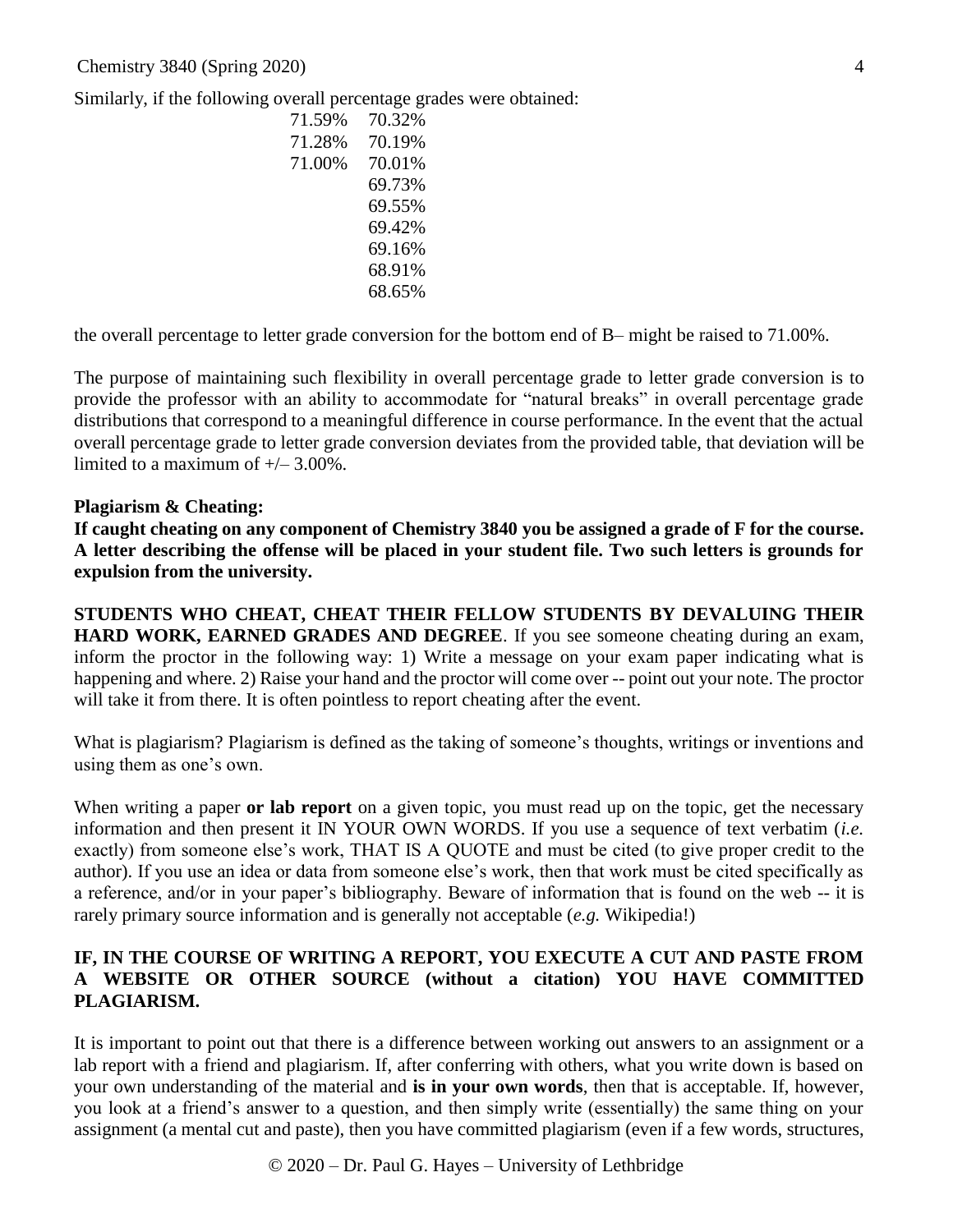## Chemistry 3840 (Spring 2020)

etc. were changed). Similarly, **IF TWO OR MORE STUDENTS TURN IN IDENTICAL REPORTS/ASSIGNMENTS, THAT IS PLAGIARISM.** Accordingly, you must take care when you share work that you have completed with other students. If they take your material and plagiarize it, you are all subject to disciplinary action. If you have completed a course and loaned marked material from it to someone who is currently taking it, you will be called upon to explain your actions if this material is plagiarized. This also applies to taking marked course material and making it generally available as in a website.

PLAGIARISM IS CHEATING and is subject to discipline as described in the university policy. If you are unclear about any aspect of the student discipline policy for academic offences, refer to [https://uleth.sharepoint.com/:b:/s/Policy/ETS74BhUC8BHtMMcr\\_OW3twBphXX8sgWFF32V5S](https://uleth.sharepoint.com/:b:/s/Policy/ETS74BhUC8BHtMMcr_OW3twBphXX8sgWFF32V5SXp44UTA?e=OBiDNU) [Xp44UTA?e=OBiDNU](https://uleth.sharepoint.com/:b:/s/Policy/ETS74BhUC8BHtMMcr_OW3twBphXX8sgWFF32V5SXp44UTA?e=OBiDNU).

# **Calculator Policy:**

 While calculations are not the primary focus of Inorganic Chemistry, you may still need a simple calculator. You will be informed prior to each exam whether or not you should bring your calculator. You are not allowed to store/download text to your calculator – graphing calculators are not permitted. Any calculators found to be in violation of this policy during a test will be confiscated along with the test paper; this is cheating and will be dealt with as such. **CALCULATORS WITH WIRELESS COMMUNICATION CAPABILITIES ARE STRICTLY FORBIDDEN.**

**Course Contents** (may be subject to change):

| 1.  | Boron chemistry                                                                           | Chapter 13    |
|-----|-------------------------------------------------------------------------------------------|---------------|
| 2.  | Structure of simple solids                                                                | Chapter 4     |
| 3.  | Coordination complexes                                                                    | Chapter 7, 20 |
| 4.  | Crystal field (CF) theory                                                                 | Chapter 20    |
| 5.  | Molecular orbital (MO) theory for transition metal complexes (ligand field theory)        | Chapter 20    |
| 6.  | CF and MO theory to explain magnetism, UV-Visible spectra and emission spectra            | Chapter 20    |
| 7.  | Introduction to organometallic chemistry                                                  | Chapter 22    |
|     | • Properties and types of ligands (e.g. CO, $N_2$ , phosphines, acyclic and               |               |
|     | cyclic $\pi$ ligands, hydrides, dihydrogen)                                               |               |
| 8.  | Reactivity: kinetics and activation parameters                                            | Chapter 21    |
| 9.  | Reaction mechanisms: substitution reactions                                               | Chapter 22    |
| 10. | Reaction mechanisms: oxidative addition, reductive elimination, $\sigma$ -bond metathesis | Chapter 22    |
| 11. | Reaction mechanisms: 1,1-insertions, 1,2-insertions                                       | Chapter 22    |
| 12. | Special topics (time permitting; e.g. industrial homogeneous catalysis: olefin            | Chapter 22    |
|     | polymerization, Pd catalysis, etc.)                                                       |               |

# **Spring 2020 Chemistry 3840 Schedule**

| <b>Monday</b> | Wednesday | Friday  | <b>Lab</b>              |
|---------------|-----------|---------|-------------------------|
| Jan. 6        | Jan. 8    | Jan. 10 | Jan.10<br>No Lab period |